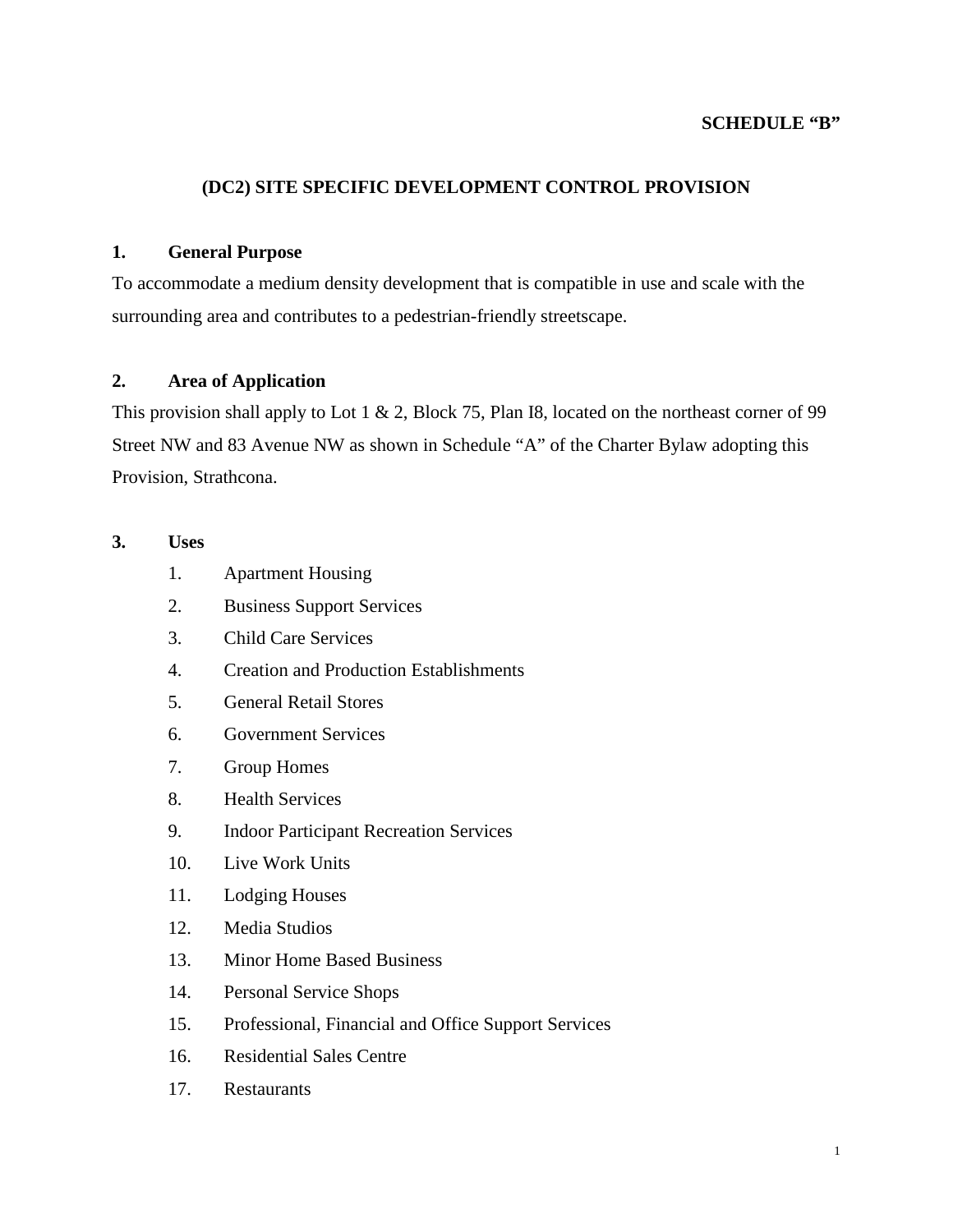- 18. Specialty Food Services
- 19. Fascia On-premises Signs
- 20. Projecting On-premises Signs

## **4. Development Regulations for Uses**

- 1. Personal Service Shops shall not be developed as Body Rub Centres.
- 2. Each Specialty Food Services and Restaurants Use shall be limited to  $120 \text{ m}^2$  of Public Space, excluding any outdoor patio area.
- 3. Commercial Uses shall only be allowed on the ground Storey.
- 4. Commercial and Residential-Related Uses shall only be allowed in a building that primarily contains Residential Uses.
- 5. The minimum Floor Area for Commercial Uses shall be  $90 \text{ m}^2$ .
	- a. Notwithstanding the above, Floor Area for Commercial Uses on the ground Storey may be approved as, and/or converted to, Residential or Residential-Related Uses if the applicant provides a letter from a licensed real estate broker that demonstrates that:
		- i. professional services were retained to sell or lease the commercial premises at market rate for at least 12 months, and
		- ii. the effort to sell or lease the commercial premises was unsuccessful.
- 6. Signs associated with Residential or Residential Related Uses shall comply with the General Provisions of Section 59 and Schedule 59B of the Zoning Bylaw.
- 7. Signs associated with all other Uses shall comply with the General Provisions of Section 59 and Schedule 59E of the Zoning Bylaw.

# **5. Development Regulations For Site Layout and Built Form**

- 1. Development within this provision shall be in general conformance with the attached Appendices, to the satisfaction of the Development Officer.
- 2. The maximum number of Dwellings shall be 29.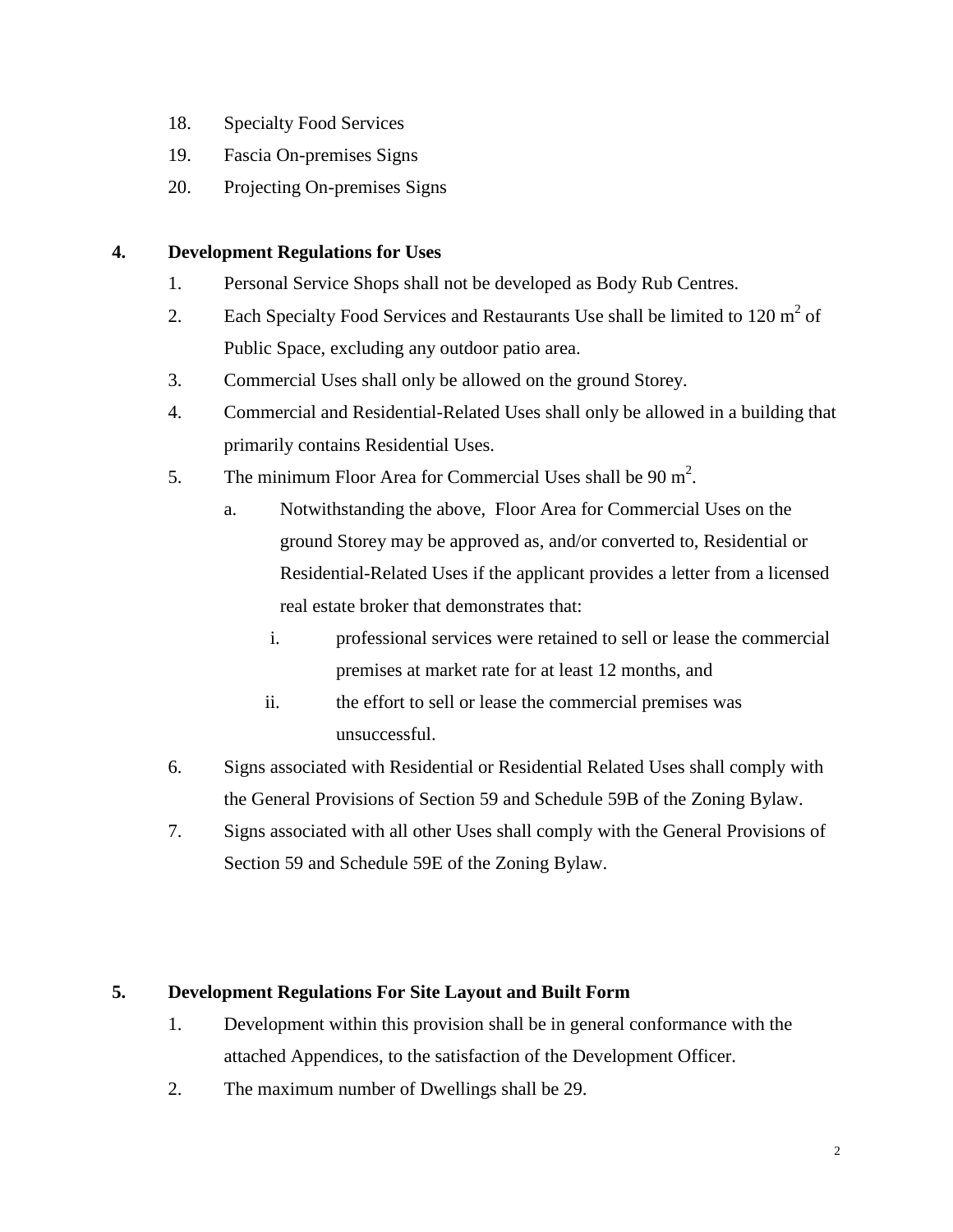- a. A minimum of one Dwelling shall contain three bedrooms.
- 3. The maximum Floor Area Ratio shall be 3.2.
- 4. The maximum Height shall be 23.0 m.
- 5. The minimum Setback from the south Lot line shall be 3.0 m.
- 6. The minimum Setback from the north Lot line shall be 6.0 m, except that the Setback from the portion of the building containing the interior waste collection area shall be a minimum of 2.0 m, and this reduced Setback shall be no greater than 25% of the length of the north Lot line.
- 7. At least 50% of the east building Facade shall have a minimum Setback from the east Lot line of 3.5 m with the remainder of the Facade having a minimum Setback from the east Lot line of 1.5 m.
- 8. The minimum Setback from the west Lot line shall be 2.5 m, except that the Setback for not more than 25% of the length of the west building Facade may be reduced to 1.0 m to provide for architectural interest and articulation.
- 9. Portions of the Parking Garage, access to the building and private Amenity Areas that are above Grade shall not be subject to Setback requirements provided they are no more than 1.2 m above Grade.

## **6. Development Regulations for Building Design and Features**

- 1. Building features designed to provide protection from the elements and accommodate signage may project a maximum of:
	- a. 2.5 m into the minimum Setback from the west Lot line; and
	- b. 1.0 m into the minimum Setback from the south Lot line.
- 2. The architectural treatment of all Façades of the building shall create a unified building exterior. The building shall include the following design elements to reduce the perceived mass, add architectural interest and provide a sense of human scale:
	- a. building stepback above the 5th storey at the northeast and southeast corners of the building;
	- b. rooftop access and mechanical equipment that is set back from the east side of the building;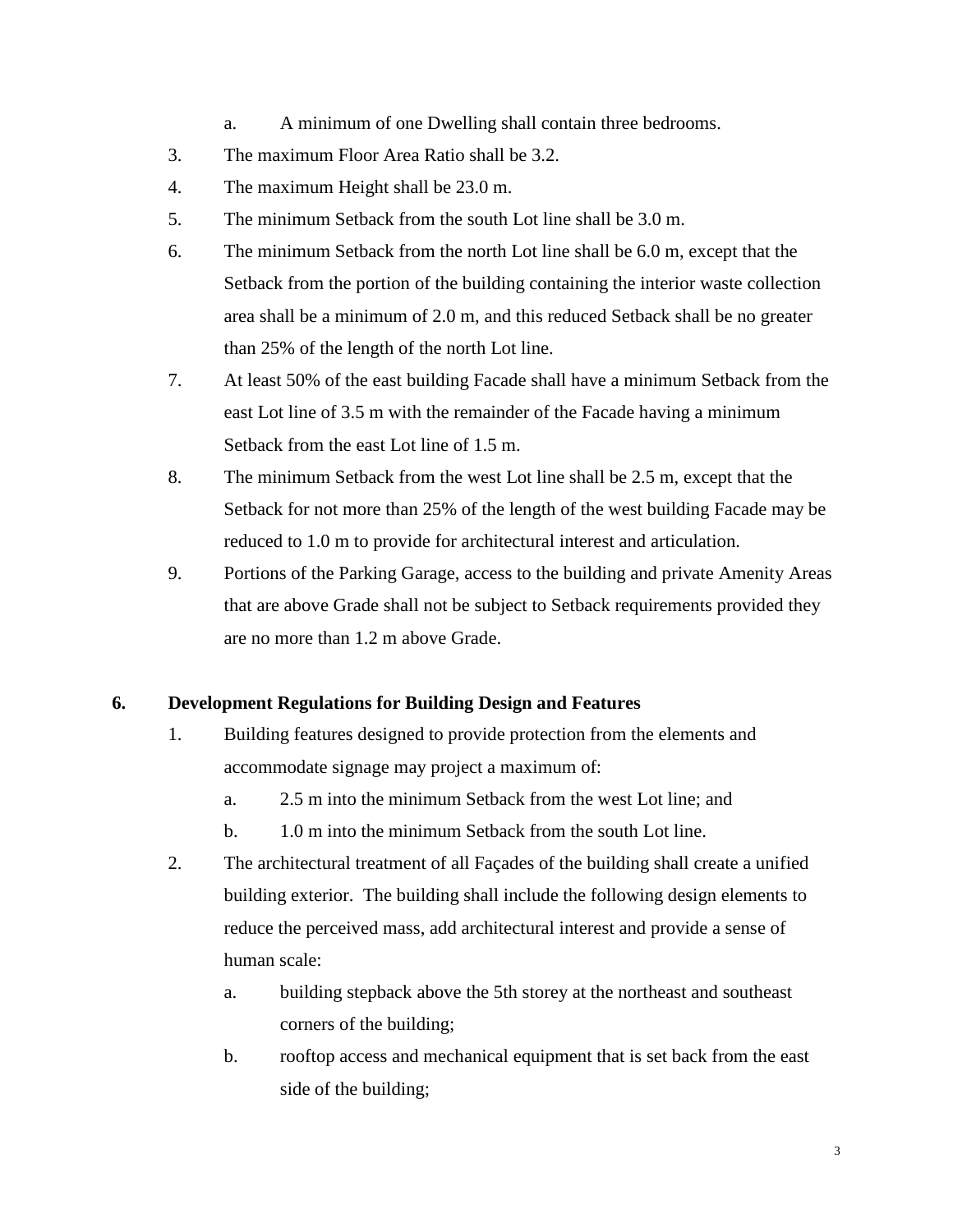- c. articulation of the Façade;
- d. creation of architectural pattern;
- e. entrance feature for common residential entrance;
- f. individual entrances for ground Storey Dwellings and Uses;
- g. recessed balconies; and
- h. the use of a variety of exterior building cladding materials and colours.
- 3. Windows on the east Façade shall be appropriately located to balance privacy and minimize overlook to the adjacent residential property.
- 4. Residential Uses shall have a prominent exterior common entrance on the ground Storey that faces a public roadway other than a Lane.
- 5. Dwellings on the ground Storey that contain Floor Area adjacent to a public roadway, other than a lane, shall have a separate exterior entrance. Sliding patio doors shall not serve as these entrances.
- 6. Commercial and Residential-Related Uses shall each have an individual exterior entrance per ground Storey business premises. This entrance shall face a public roadway other than a lane. Sliding patio doors shall not serve as this entrance.
- 7. All mechanical equipment, including roof mechanical units, shall be concealed by screening in a manner compatible with the architectural character of the building, or concealed by incorporating it within the building.
- 8. All ground level vents or exhaust systems shall be located a minimum of 2.0 m from the perimeter of any outdoor patio or entrance and placed to the satisfaction of the Development Officer so that it does not create adverse effects related to noise, fumes or safety.

#### **7. Development Regulations for Parking, Loading, Storage and Access**

- 1. Vehicular access to the Site shall be from the abutting Lane.
- 2. A minimum of 17 vehicular parking spaces shall be provided for all Uses, either in the underground Parking Garage or at ground level abutting the Lane.
- 3. No off-street vehicular loading spaces shall be required.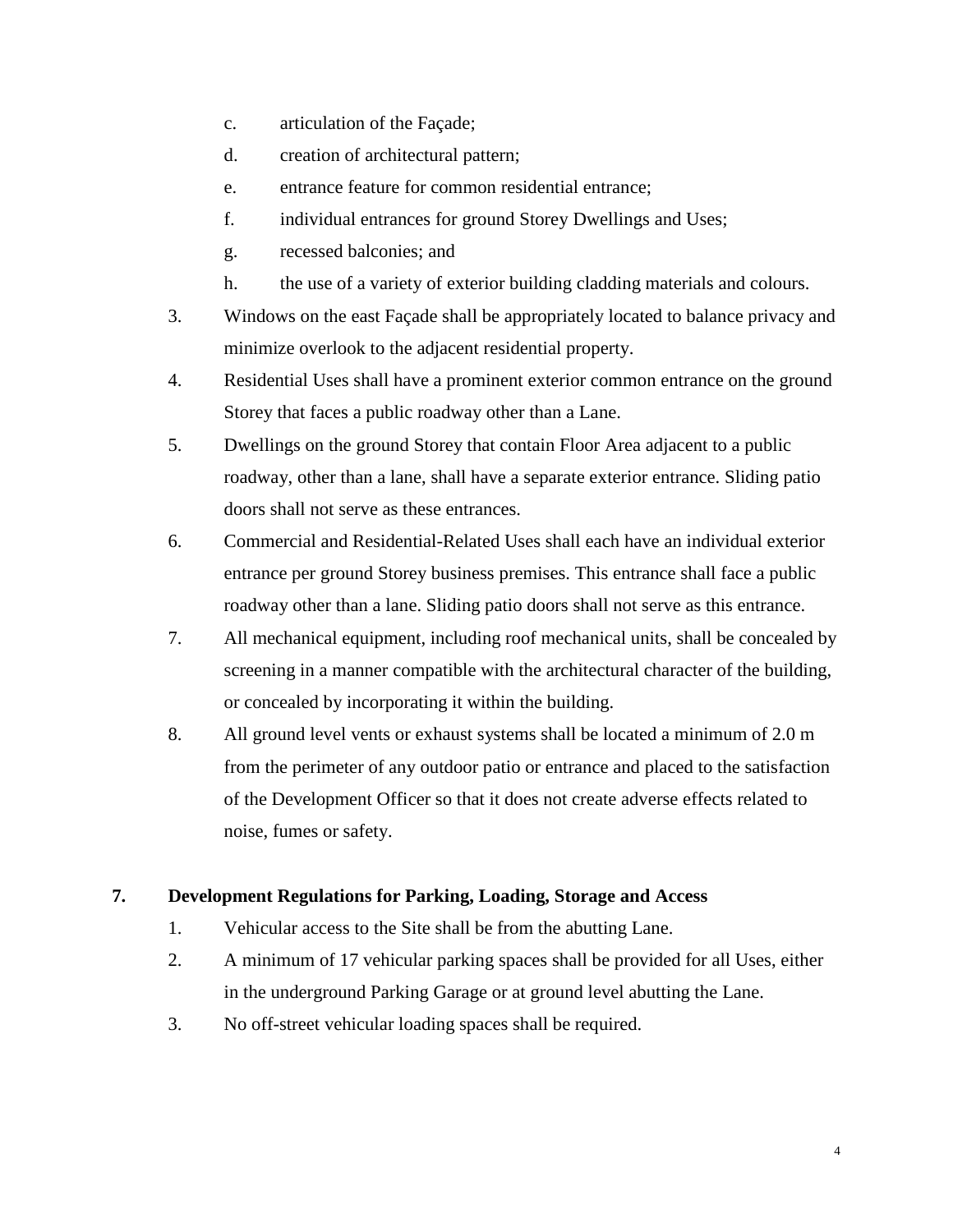- 4. A minimum of 11 bicycle parking stalls shall be provided inside the building in a secure enclosed area. Short term bicycle parking will be provided in the Yard abutting 83 Avenue.
- 5. All garbage collection areas shall be accessed from the Lane.

#### **8. Development Regulations for Landscaping and Amenity Areas**

- 1. In addition to the requirements of Section 55 of this Bylaw, the required Landscape Plan shall be prepared by a Landscape Architect registered with the Alberta Association of Landscape Architects (AALA) and shall demonstrate:
	- a. transitions including features such as steps, decorative fences, gates, hedges, low walls, patio areas and planting beds between public roadways, other than the Lane, and primary entrances to the building;
	- b. the use of vertical landscaping features (e.g. hedges, decorative fences, low walls, shrubs or other plant material) between surface parking areas and ground Storey Apartment Housing Dwellings that look onto these areas;
	- c. entry transitions including features such as steps, decorative fences, gates, hedges, low walls, and planting beds between the public roadway and Dwellings that front onto the public roadway;
	- d. clear delineation of all Amenity Areas and common Amenity Areas with vertical landscaping features (e.g. hedges, decorative fences, gates, low walls).

## **9. Other Regulations**

- 1. Notwithstanding the other Development Regulations of this Provision, the Appendices of this Provision and Section 720.3(2) of the Zoning Bylaw, in the event that the owner/developer does not obtain a Building Permit and commence construction of the principal building under a valid Development Permit within 10 years of the passage of the Bylaw adopting this Provision, development of the Site shall be in accordance with this Provision, except that:
	- a. the maximum Height shall be 23.0 m; and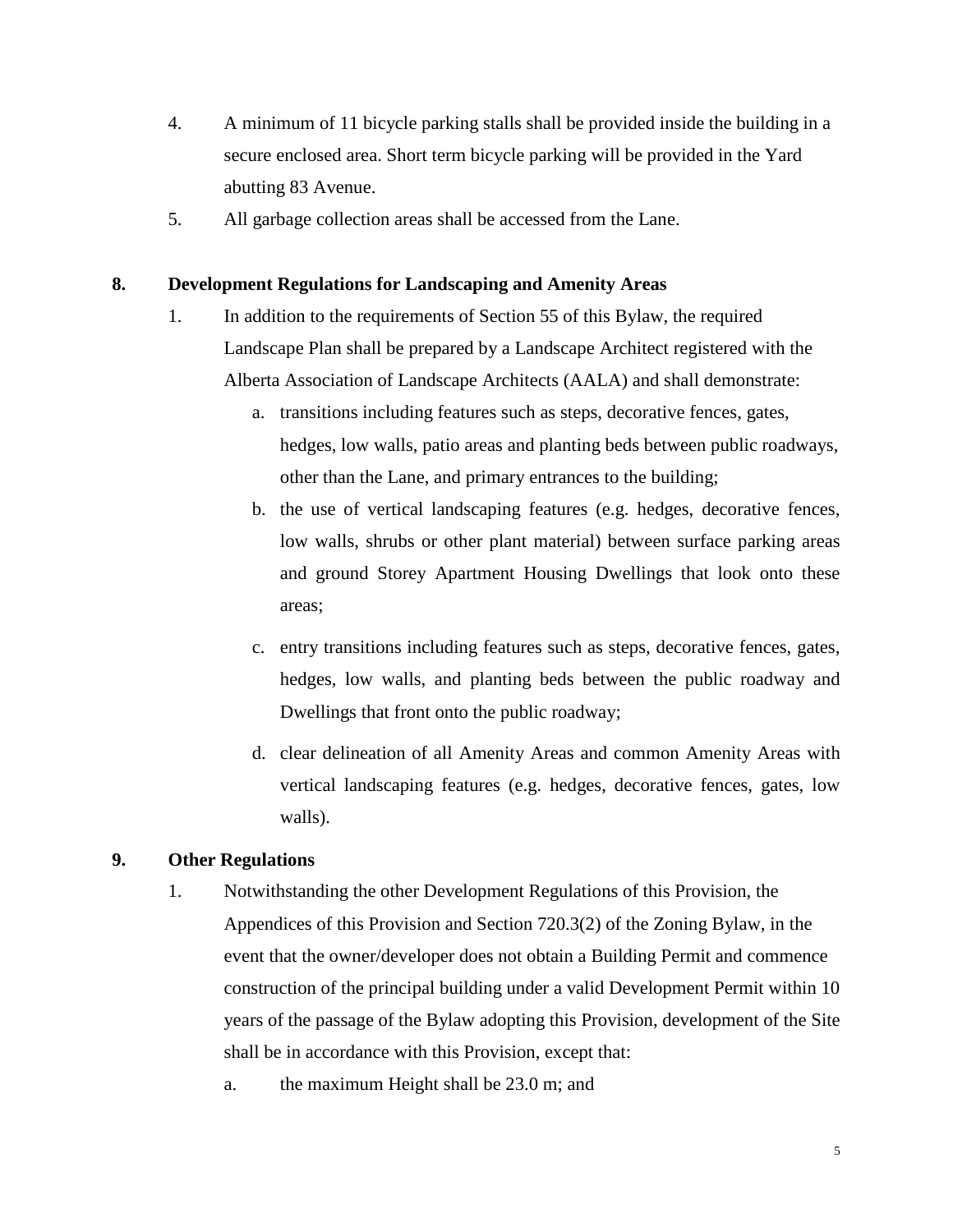- b. the maximum Floor Area Ratio shall be 2.5.
- 2. Prior to the issuance of any Development Permit, except for excavation or signage, a Crime Prevention Through Environmental Design (CPTED) Assessment shall be provided to the satisfaction of the Development Officer to ensure that the development provides a safe urban environment in accordance with the guidelines and principles established in the Design Guidelines for a Safer City (City of Edmonton 1995).

#### **10. Contributions and Improvement**s

- 1. Prior to the issuance of a development permit for:
	- a. a building that contains 12 or more Dwelling units; or
	- b. a building that contains less than 12 Dwelling units, but is part of a Site with 12 or more Dwelling units in total;

the Development Officer shall ensure a signed agreement has been executed between the City and the owner, requiring the owner to provide the City, at the time of each development permit approval, the option to purchase up to 5% of the proposed number of Dwelling units (rounded to the nearest Dwelling unit) in each building with Dwelling units, at 85% of market value or the equivalent value as cash in lieu (at the discretion of the owner) to the City.

- 2. Prior to the issuance of the Development Permit for construction of the principal building, the owner shall enter into an Agreement with the City of Edmonton for off-site improvements necessary to serve the development with such improvements to be constructed at the owner`s cost. The Agreement process includes an engineering drawing review and approval process. Improvements to be addressed in the Agreement include, but are not limited to the following:
	- a. Construction of the Lane north of the lot, to a paved residential standard, from the east Lot line to 99 Street NW, to the satisfaction of the Development Officer in consultation with Subdivision and Development Coordination (Transportation).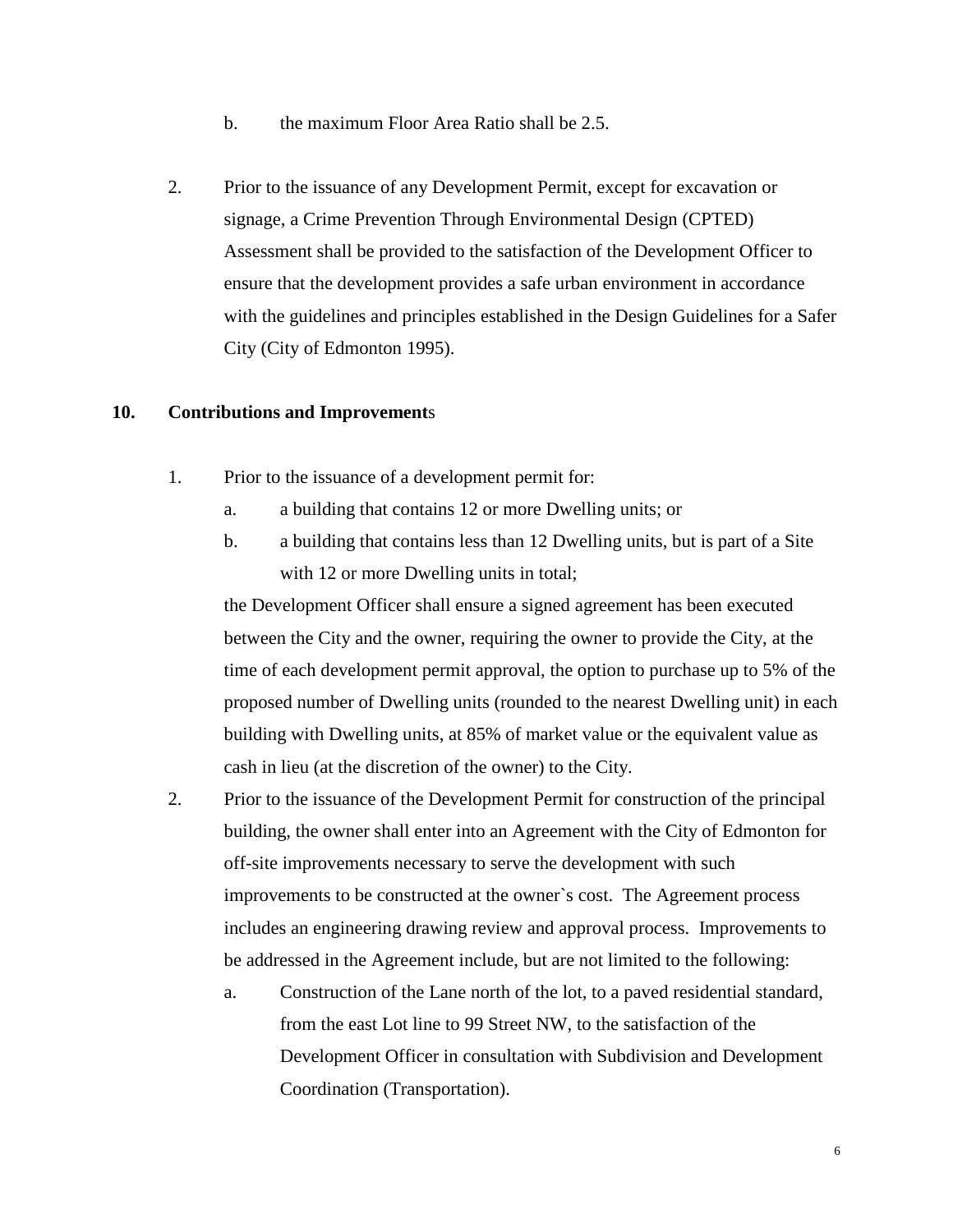b. Repair of any damage to the abutting roadways, sidewalks and/or boulevards resulting from construction of the development, to the satisfaction of the Development Officer in consultation Subdivision and Development Coordination (Transportation). The site must be inspected by Subdivision and Development Coordination (Transportation) prior to the start of construction and once again when construction is complete.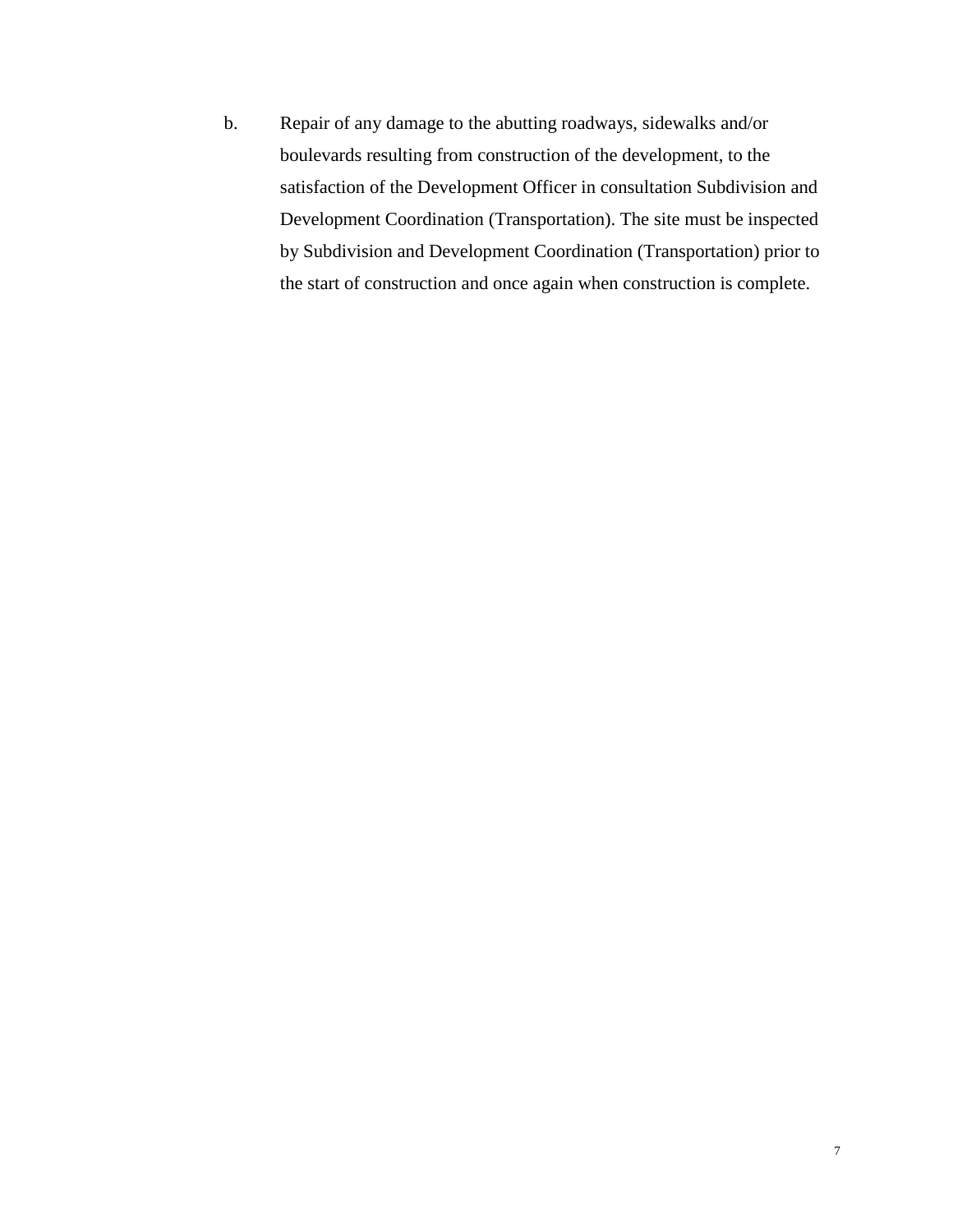# Appendix I - Site Plan

# 99 STREET





99th Street Apartments

PROJECT: 19108 GARDNER 19108 DATE: 19 07 23

Edmonton, Alberta DATE: SCALE: 1/32" = 1'-0"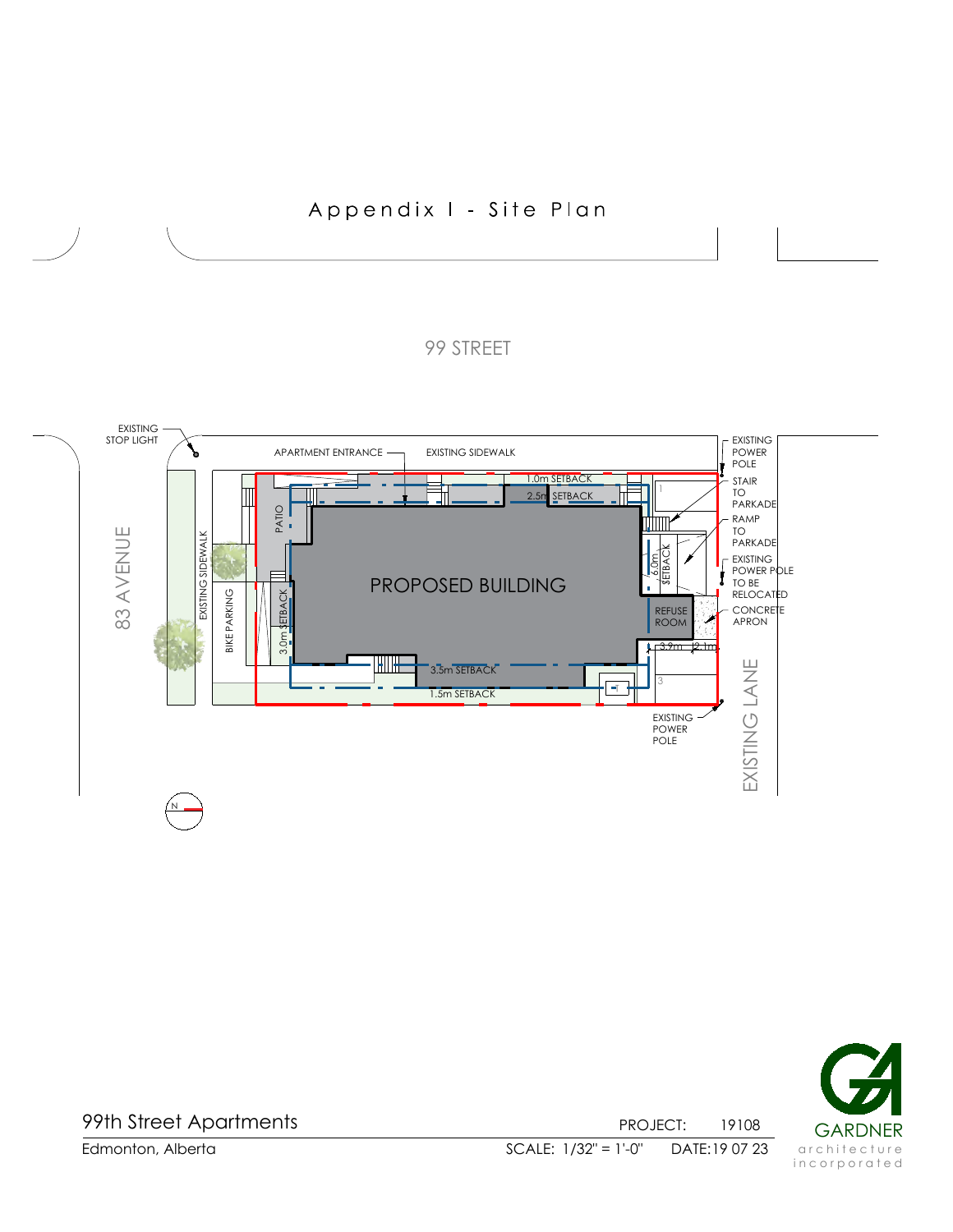# Appendix II





99th Street Apartments

N

Edmonton, Alberta DATE: SCALE: 1/32" = 1'-0" 19 07 25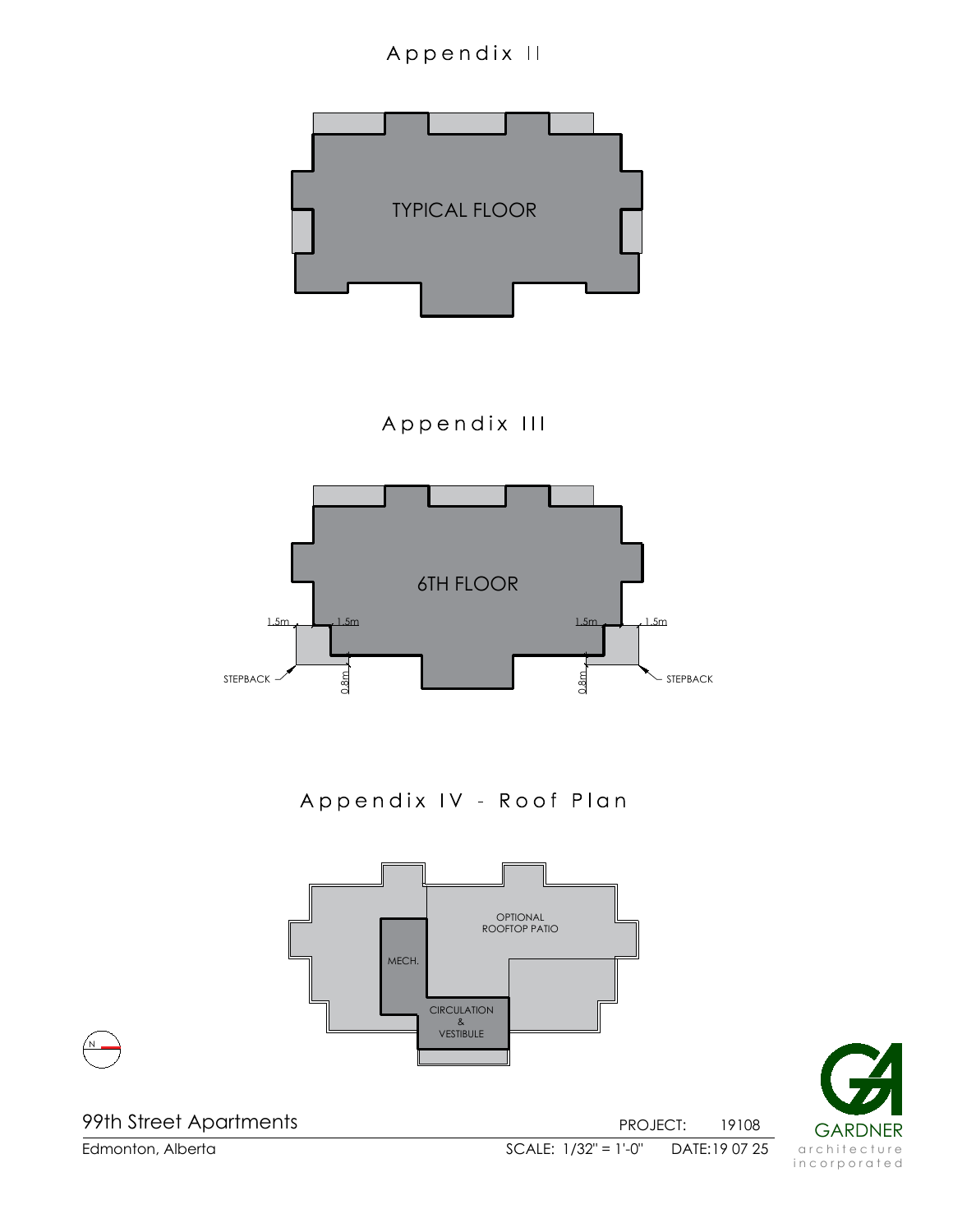